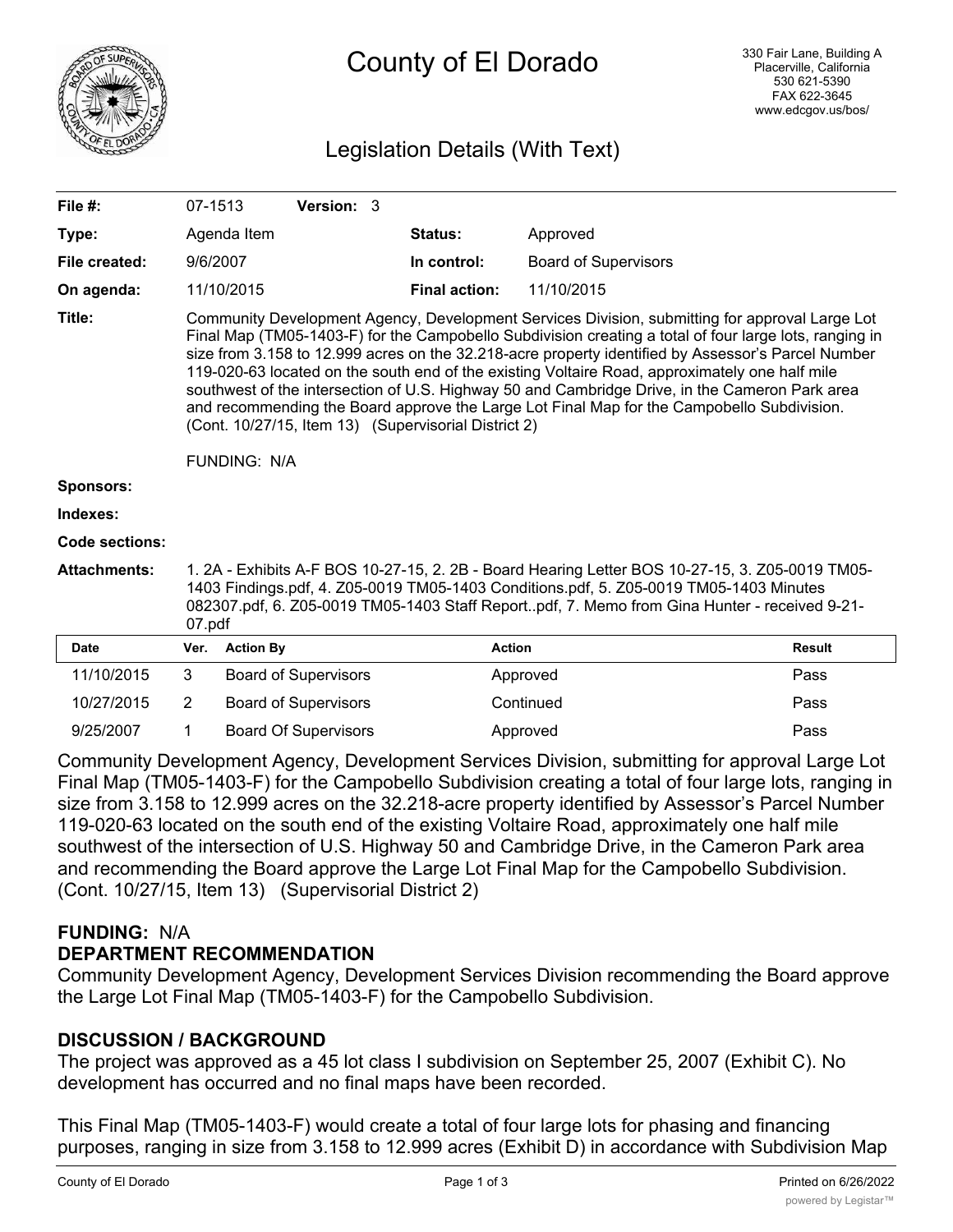Act Section 66456.1. No development is proposed at this time. A Notice of Restriction (Exhibit E) will be recorded with this Final Map prohibiting the issuance of building permits on these lots until such time as the subsequent phased final maps are recorded. No agreement to make subdivision improvements is necessary for approval of the Final Map.

The Large Lot Final Map conforms to the approved Tentative Map (TM05-1403) and the Conditions of Approval (Exhibit F). Given that no development is proposed with this application, most of the conditions have been acknowledged and/or are not applicable to the approval of the Large Lot Final Map. However, Conditions of Approval Numbers 7, 27, and 35 have been met regarding payment of California Department of Fish and Wildlife fees, completing the annexation process into the El Dorado Irrigation District, and the setting of the survey monuments, respectively. The final map(s) for subsequent development phases based on this Large Lot Final Map (TM05-1403-F) and the approved Tentative Subdivision Map (TM05-1403) shall be further verified for conformance with all applicable conditions of approval under separate future final map applications. County divisions/departments including the Transportation Division and County Surveyor's Office have reviewed and recommended approval of the Large Lot Final Map.

Environmental Review: The review of the Final Map is a ministerial process and is Statutorily Exempt from environmental review under Section 15268(b)(3) of the CEQA Guidelines.

## **EXHIBITS**

Exhibit A - Assessor's Parcel Map

Exhibit B - Location Map

Exhibit C - Approved Tentative Subdivision Map (TM05-1403)

Exhibit D - Large Lot Final Map for Campobello Subdivision (TM05-1403-F)

Exhibit E - Notice of Restriction for Large Lot Final Map TM05-1403-F

Exhibit F - Z05-0019/TM05-1403 Conditions of Approval as approved by Board of Supervisors, September 25, 2007

## **ALTERNATIVES**

N/A

## **OTHER DEPARTMENT / AGENCY INVOLVEMENT**

Surveyor's Office and the Community Development Agency, Transportation Division

#### **CAO RECOMMENDATION**

Chief Administrative Office recommends moving staff's recommendations.

#### **FINANCIAL IMPACT**

N/A

## **CLERK OF THE BOARD FOLLOW UP ACTIONS**

Clerk to provide copies of any correspondence to Development Services Division.

## **STRATEGIC PLAN COMPONENT**

N/A

## **CONTACT**